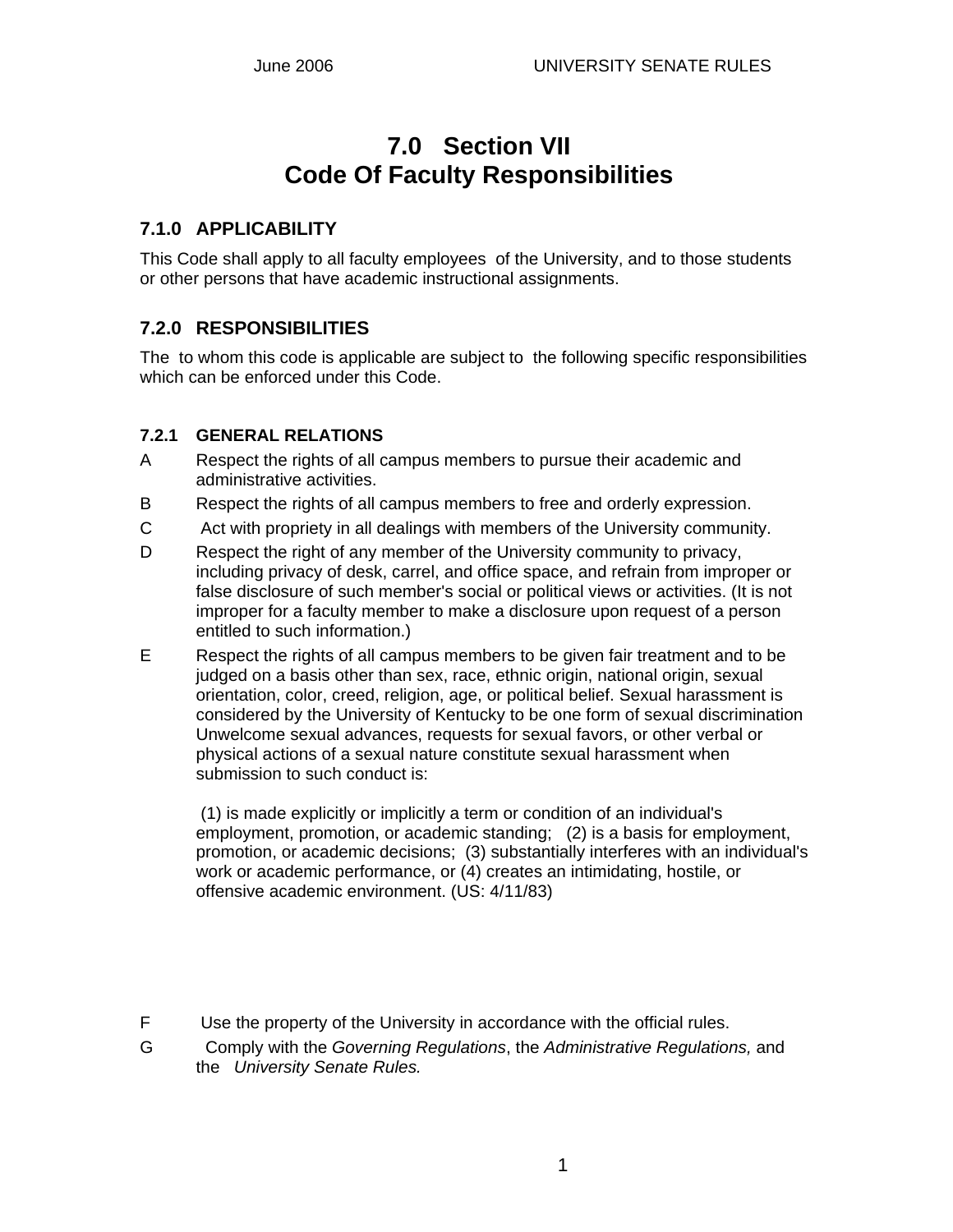- H Engage in consulting outside the University assignment only in accordance with the established provisions.
- I State, when speaking as a private person and the institutional affiliation is mentioned, that he or she does not speak for the University of Kentucky.

#### **7.2.2 STUDENT RELATIONS**

- A Uphold the student academic rights as set forth in the *University Senate Rules* (see Section VI).
- B Present the subject matter of a course as announced and approved by the faculty in accordance with the procedures set forth by the University Senate, and to avoid the persistent intrusion of material which has no relation to the subject.
- C Meet classes as scheduled in accordance with University regulations. (Absences caused by illness or emergencies are clearly excusable; absence owing to attendance at scholarly meetings, occasional professional service, pedagogical experimentation, and the like, are exceptions which should be approved by the department chair and, where appropriate, substitution or reschedulings should be arranged.)
- D Be available to students for advising and other conferences, preferably by posting office hours and/or by allowing students to arrange for appointments at other mutually convenient times.
- E Arrange for appropriate interaction and communication with graduate students in the direction of their theses.
- F Return to, discuss with, or make available to students all papers, quizzes and examinations within a reasonable period of time . If any of the records mentioned above are not returned to the students, they shall be retained by the instructor until 180 days subsequent to the conclusion of the academic term in which the problem occurred. In addition, student records and grading policy procedures including roll books, syllabi and attendance records (if applicable)--or copies of this information--shall be on file with the instructor or the department office whenever the instructor will no longer be available.(US: 10/16/89)
- G Give final examinations in accordance with procedures approved in Section V., 5.2.4.6.
- H Inform students when their individual or collective efforts are to be used for professional or personal advancement of a faculty member, or when the student(s) is (are) to be used as research subject(s), and in either case, to ensure that the student may elect not to participate without prejudice to his or her academic standing; and to recognize appropriately any significant contribution by the student(s).
- I Know the academic requirements and the various degree programs of the University affecting students whom they advise.

## **7.3.0 ENFORCEMENT**

Any member of the University community (faculty, staff member, or student) with a complaint about an alleged violation of these responsibilities shall process it through the following prescribed channels. The process should begin with discussion with the person accused of the violation, although a student is not required to discuss his/her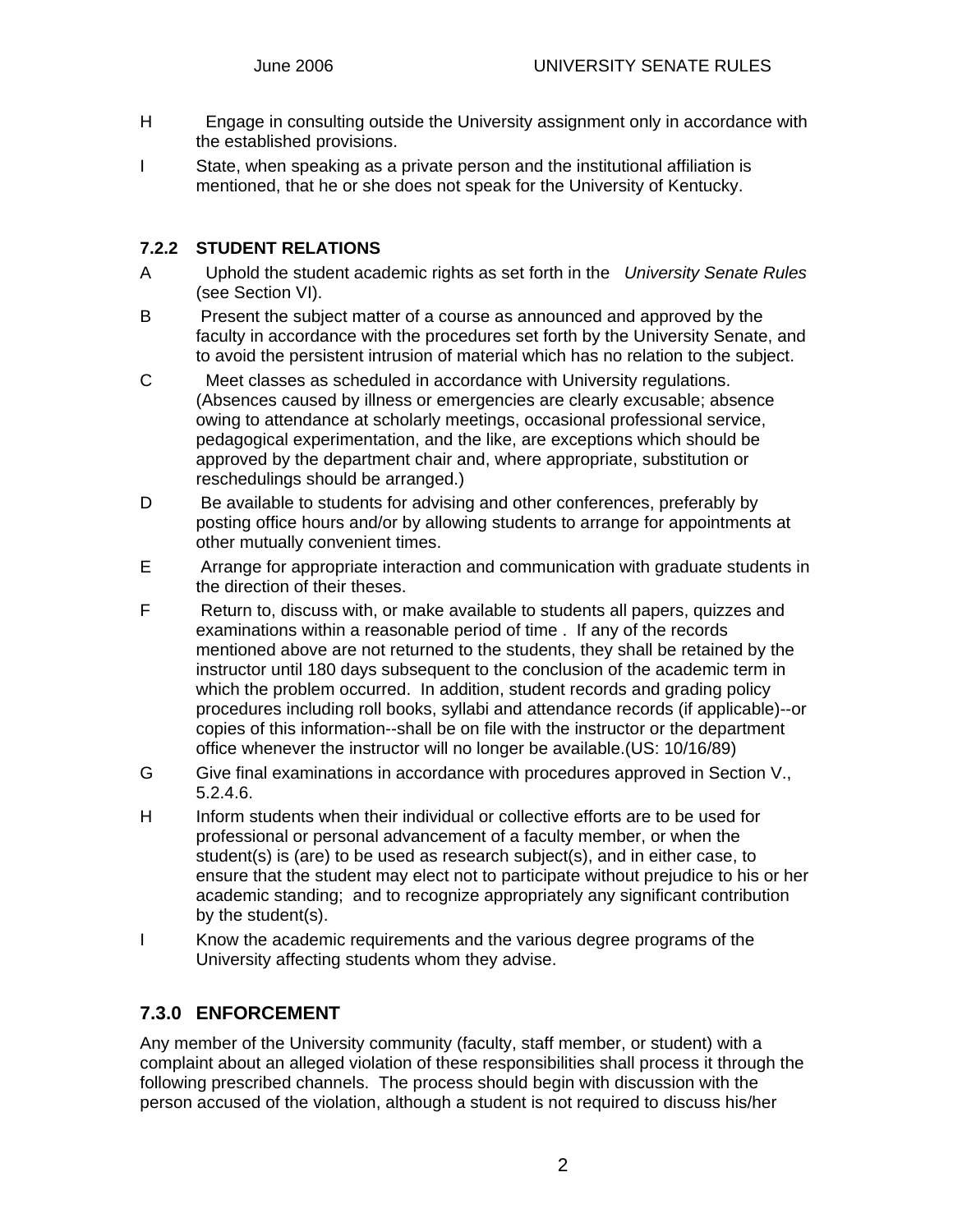complaint with the faculty member before seeking mediation by the Ombud. If a satisfactory solution between the parties cannot be accomplished, then the accused's immediate supervisor or, if the complainant is a student, the Academic Ombud shall be asked to mediate. If such mediation proves unsuccessful then the matter shall be forwarded to the accused's next administrative supervisory level with a written report concerning the matter with copies of the report to the parties involved. This process of mediation and report shall follow normal supervisory reporting channels up to and including the dean of the college to which the person accused of a violation is assigned.

If the academic offense involves research and/or extramural funding the administrative rule for handling the offense is outlined in Administrative Regulation II - 4.0.2. [US: 2/10/97]

In the event that after the appropriate processing through these channels the dean is unable to mediate satisfactorily between the parties, or in the event that the dean is the complaining party and is unable to accomplish a satisfactory solution with the accused, he/she shall make a written report containing his/her recommendations and findings and forward it to the Provost through the University Senate Advisory Committee on Faculty Code (SACFC) with copies to the accused and the complainant. Upon receipt of the report from the dean, the SACFC shall set a date for a hearing which must be within thirty (30) days of receipt of the dean's report. The SACFC shall then determine whether to hold closed or open hearing(s) after consultation with the parties in dispute. After the completion of the hearing(s), the SACFC shall forward its recommendations to the Provost with respect to (1) whether or not the accused has violated the Code, and, if so, (2) the type of sanction, if any, which should be imposed. The Provost shall make a final decision after review of the report of the SACFC. In any event, however, the accused shall have the normal right of appeal to the President and the Board of Trustees in accordance with established procedures.

## **7.4.0 SANCTIONS**

Sanctions which may be recommended by the SACFC include:

- A A warning that conduct violates the Code as interpreted.
- B A reprimand:
	- 1. Informal (to accused only);
	- 2. Formal (to accused with notice to his/her administrative superior).
- C Forfeiture of pay from present salary for actual monetary damage suffered by the University through unauthorized use of University property.
- D Recommendation for proceeding under KRS 164230, dismissal for reasons of "incompetency, neglect of or a refusal to perform his/her duty, or of immoral conduct" Note: Nothing in this document is intended to inhibit in any way the right of the Provost to initiate charges against a faculty member under KRS 164.230 in accordance with the procedures established by the *Governing Regulations* so long as no written report has yet been received by the SACFC from the dean.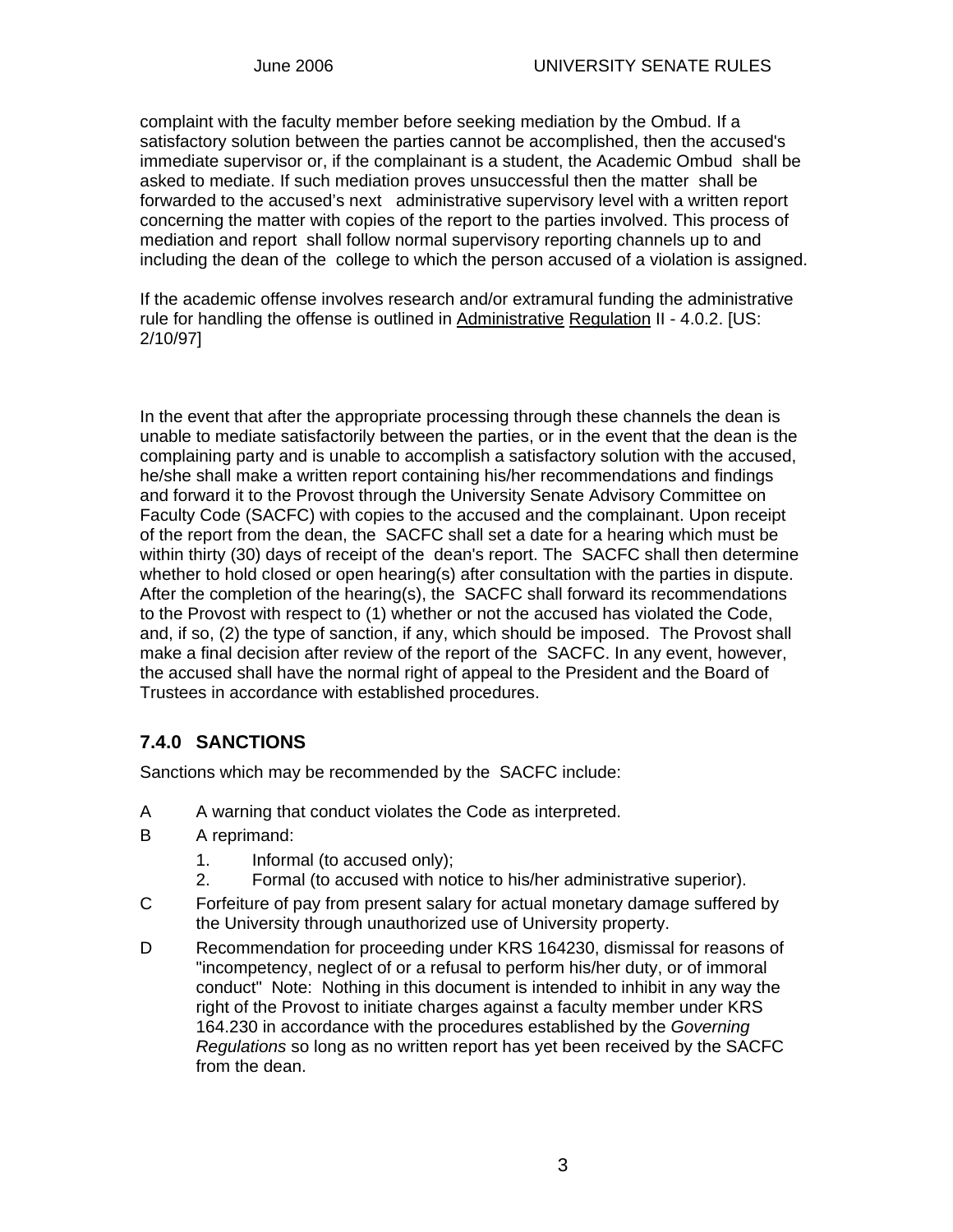## **7.5.0 RIGHTS OF THE ACCUSED**

- A In all proceedings under this Code the accused individual has the right:
	- 1. to be heard in his or her own defense;
	- 2. to be informed in writing of the complaint with full particulars and to be given at least 20 days before any action is taken to answer the complaint. The requirement that the accused individual be informed in writing of the complaint at least 20 days before any action is taken refers to a hearing before the SACFC, not to any step in the mediation process; the SACFC has the responsibility for providing this information to the accused individual.
	- 3. to enjoy professional privileges while appealing or undergoing a hearing process. (This does not mean that a change of assignment cannot be made in accordance with the *Governing Regulations*.)
- B With regard to all proceedings of the SACFC, the accused individual has the right:
	- 1. to receive a copy of all rules and procedures governing the actions of the SACFC in sufficient time to familiarize himself or herself with them;
	- 2. to have counsel, and to question the witness(es) against the accused, to present evidence and/or witness(es) in his or her own behalf in all SACFC processes;
	- 3. to challenge the impartiality of anyone sitting on the SACFC and to have up to two of the members of the SACFC replaced;
	- 4. to remain silent when testimony might tend to be detrimental to himself/herself, such refusal not to be used by the SACFC in making its decision.

## **7.6.0 RIGHTS OF THE COMPLAINANT**(US: 2/9/87)

No member of the University or community shall be penalized academically or professionally for filing or processing a complaint in good faith under this Code.

- A In all proceedings under this Code, a complainant has the right:
	- 1. to be heard as to her or his complaint;
	- 2. to receive a copy of any responses from the accused to the complainant's charges;
- B With regard to all proceedings of the SACFC, the complainant has the right:
	- 1. to receive a copy of all rules and procedures (SR 7.3.0) governing the actions of the Committee in sufficient time to familiarize herself or himself with them;
	- 2. to have counsel or other advisor present, to question the witness(es) of the accused, and to present evidence and/or witness(es) in her or his own behalf in all SACFC processes;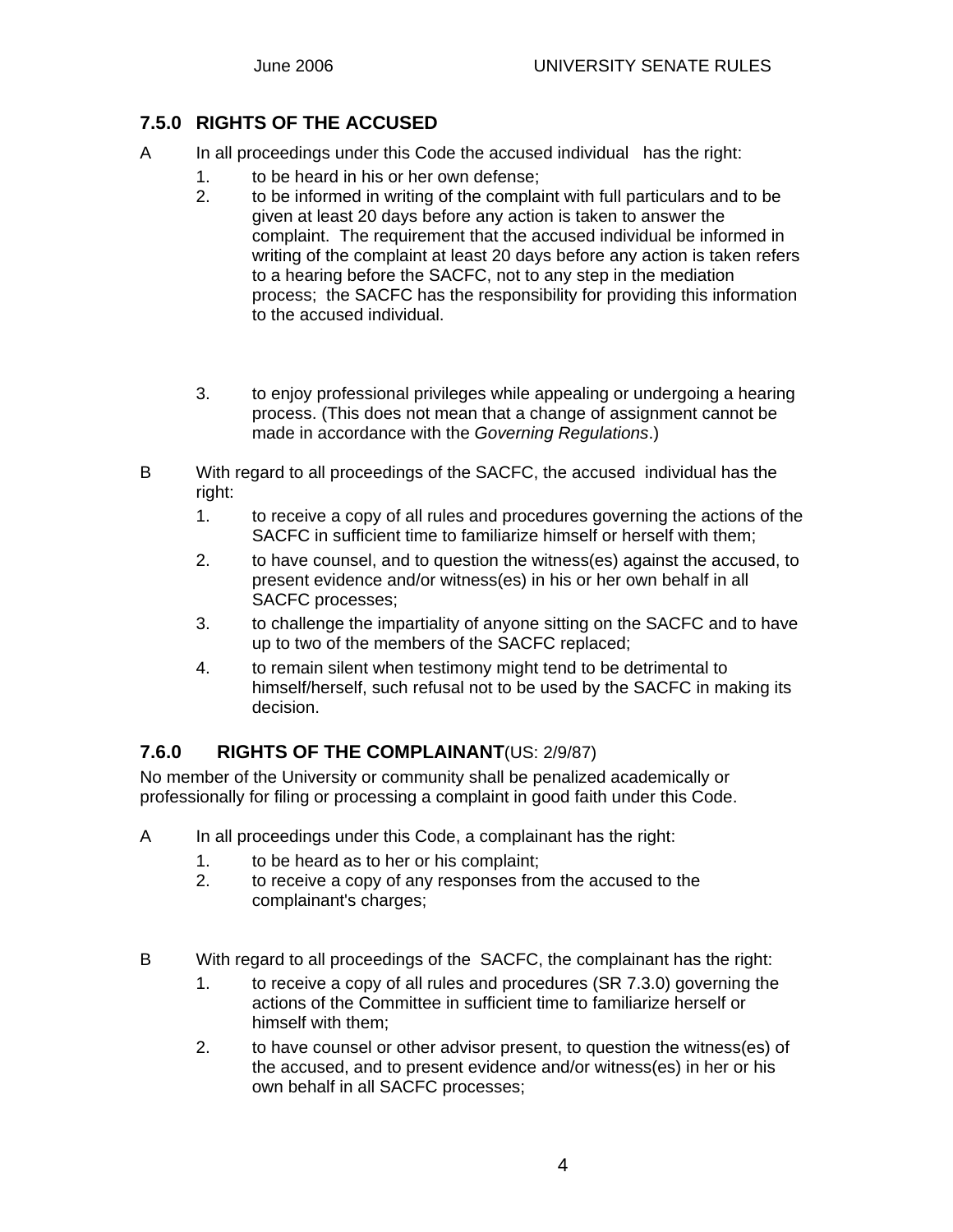3. to challenge the impartiality of anyone sitting on the SACFC and to have up to two of the members of the SACFC replaced.

## **7.7.0 LIMITATIONS**

Any complaint processed under these procedures must be initiated within sixty (60) days of knowledge of the alleged violation of any of the listed responsibilities as stated herein, but in no event later than one year after the actual commission of the alleged offense. With respect to students, this requirement is met if the student has communicated the complaint to the Academic Ombud within the sixty (60) day time prescribed in these Rules.

## **7.8.0 COMPOSITION OF COMMITTEE**

### **A BASIC AND SPECIAL PANELS**

The SACFC shall consist of:

- 1 A basic panel consisting of six (6) regular and three (3) alternate members together with a chair (who shall be non-voting except in the case of a tie vote), all of whom shall be tenured members of the University faculty of at least the rank of Associate Professor, and,
- 2 Two separate panels, one of six (6) undergraduate students who shall have at least junior status and one of six (6) graduate and/or professional students including at least three (3) with teaching or research responsibilities.

#### **B USE OF PANELS**

When neither the complainant nor the accused is a student, the SACFC shall operate solely with the basic panel. If, however, the complainant or the accused is a student, he or she shall have the right to have two members of the panel of the student's own status (graduate, professional or undergraduate, as available) added to the basic panel. The two student members shall be chosen at random by the chair of the SACFC. In the event that the accused and complainant are both graduate students, only two students from the graduate panel will be selected.

#### **C SELECTION OF PANEL MEMBERS**

The chair, six regular basic panel members and the three (3) alternates shall be selected by the President of the University from a list recommended by the University Senate Council in accordance with established procedure (GR IV.B). The SACFC members and alternates shall serve three year terms on a staggered basis. The student panel members shall be selected by the President of the University from lists submitted by the Student Government Association in accordance with its established procedures. In the case of the graduate students, the Student Government Association is directed to consult with the Graduate Student Congress or appropriate professional student organization, in making its recommendations. The term of office for each student member shall be one (11) year and the individual member may be reappointed once.